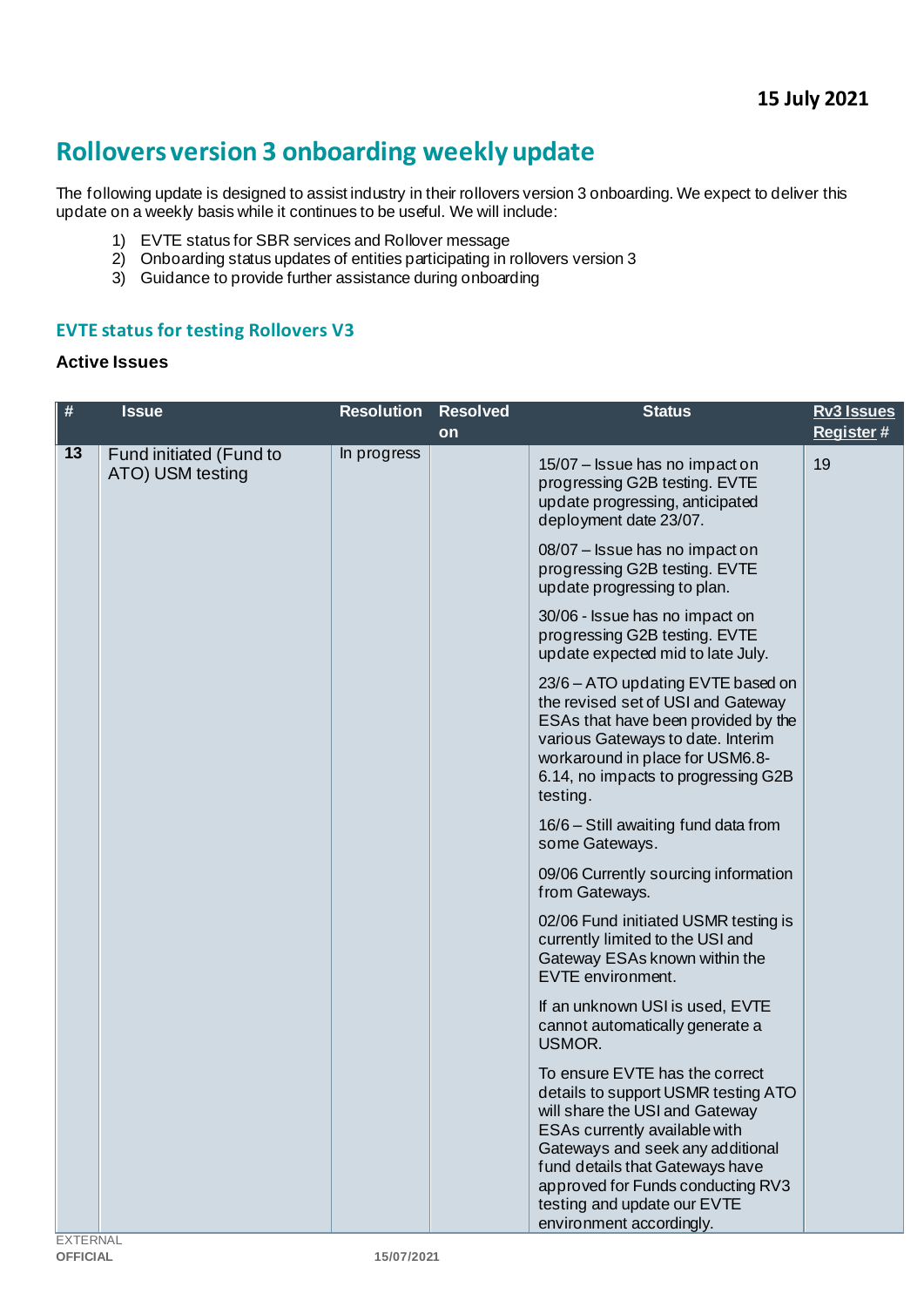# **Closed Issues**

| #               | <b>Issue</b>                                                                                                                                                                                                                                     | <b>Resolution</b>                                                                                                                                                                                                                                                                                                                                                                                                                                                                                                                                             | <b>Resolved on</b> | Rv3<br><b>Issues</b><br><b>Register</b><br># |
|-----------------|--------------------------------------------------------------------------------------------------------------------------------------------------------------------------------------------------------------------------------------------------|---------------------------------------------------------------------------------------------------------------------------------------------------------------------------------------------------------------------------------------------------------------------------------------------------------------------------------------------------------------------------------------------------------------------------------------------------------------------------------------------------------------------------------------------------------------|--------------------|----------------------------------------------|
| 14              | 03.06.2021<br><b>Schematron incorrectly</b><br>applying USM validation<br>on an RTR message.                                                                                                                                                     | 11/06 Updated schematron and published on the<br>$\bullet$<br>software developers website.<br>09/06 Discrepancy identified between the taxonomy<br>$\bullet$<br>in MIG V3 and the latest version of the schematron<br>where validation was incorrectly conducted on the<br>Unclaimed Superannuation Money. Date field, as part<br>of an RTR message.<br>The schematron has been updated to align with<br>MIG V3 and address USM validation issues. The<br>updated version has been scheduled for external<br>publication (estimated availability from 11/06). | 11 June 2021       | 20                                           |
| 12 <sub>2</sub> | 12.05.2021<br>G2B test scenario USM 6.6<br>currently unavailable to<br>test.                                                                                                                                                                     | 18/05 System fix deployed and confirmed<br>$\bullet$<br>successful. USM6.6 available for testing.<br>12/05 USM6.6 - currently under investigation.<br>$\bullet$                                                                                                                                                                                                                                                                                                                                                                                               | 18 May 2021        | 18                                           |
| 11              | 04.05.2021<br>G2B test scenario USM 6.7<br>currently unavailable to<br>test.                                                                                                                                                                     | 18/05 System fix deployed and confirmed<br>$\bullet$<br>successful. USM6.7 available for testing.<br>11/05 USM6.7 - investigation complete, fix<br>$\bullet$<br>identified. Anticipate test will be available from<br>18/05.<br>04/05 Issues identified with test scenario USM6.7.<br>$\bullet$                                                                                                                                                                                                                                                               | 18 May 2021        | 17                                           |
| 10              | 25.03.2021<br><b>Provision of updated</b><br>sample payload data                                                                                                                                                                                 | 29/04 - Rollover Sample Message Instances<br>۰<br>(payload samples) published and available at:<br>https://softwaredevelopers.ato.gov.au/rolloverV3                                                                                                                                                                                                                                                                                                                                                                                                           | 29 April 2021      | 16                                           |
| 9               | 26.04.2021<br><b>RASOR incorrectly setting</b><br>identifier scheme values<br>for TFN and ID.                                                                                                                                                    | 29/04 - Fix confirmed successful.<br>$\bullet$<br>28/04 - Fix identified and deployed on 28 April.<br>Reissued test on 28 April. Resolution pending<br>confirmation of successful fix.<br>26/04 - EVTE issue identified for investigation.<br>$\bullet$<br>RASOR being rejected at Gateway due to invalid<br>event item scheme parameter value.                                                                                                                                                                                                               | 29 April 2021      | 15                                           |
| 8               | 01.04.2021<br><b>Internal ATO factors</b><br>affecting the information in<br>our test data for P2P (both<br><b>B2B and G2B including in</b><br>EVTE) are currently being<br>considered and are likely<br>to require updates to our<br>test data. | 23/04 EVTE refresh completed and testing<br>$\bullet$<br>recommenced.<br>14/04 Updated test data published.<br>$\bullet$                                                                                                                                                                                                                                                                                                                                                                                                                                      | 23 April 2021      | 13                                           |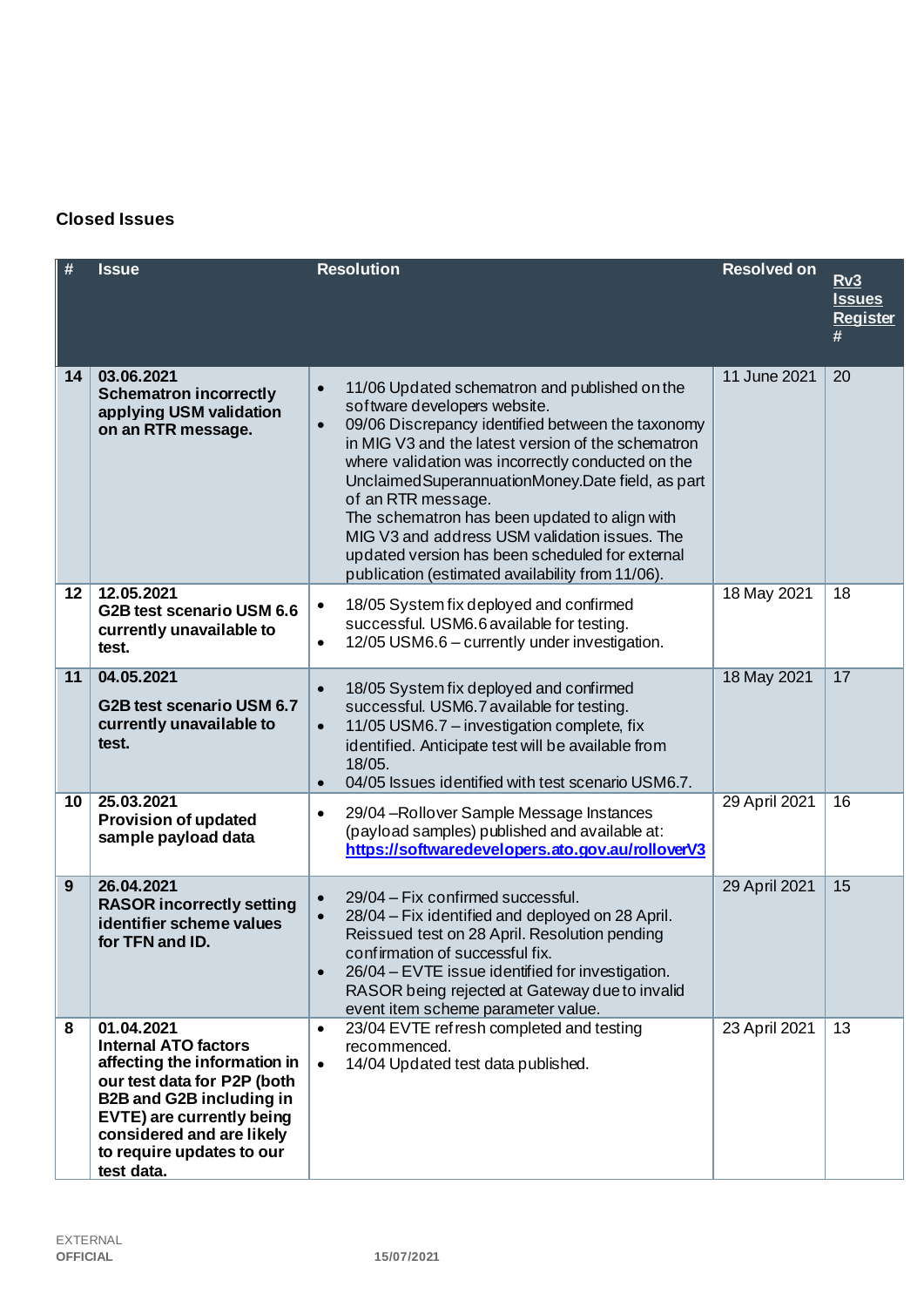| $\overline{7}$ | 12.02.2021<br><b>Recent whitelist</b><br>configuration and<br>certificate changes<br>introduced connection<br>errors impacting one<br>gateway.                                                                                                                                                                                                                                                                       | 25/2: Data fix implemented on 23 February. Fix<br>$\bullet$<br>verified with impacted gateway.                                                                                                                                       | 23 February<br>2021         | $\overline{7}$ |
|----------------|----------------------------------------------------------------------------------------------------------------------------------------------------------------------------------------------------------------------------------------------------------------------------------------------------------------------------------------------------------------------------------------------------------------------|--------------------------------------------------------------------------------------------------------------------------------------------------------------------------------------------------------------------------------------|-----------------------------|----------------|
| 6              | 10.02.2021<br><b>EPF test scenario for</b><br><b>SMSF missing the SMSF</b><br>Alias in the ebMS header<br>properties<br>Identified through<br>$\bullet$<br>interoperability testing<br>Root cause: EPF code<br>$\bullet$<br>regressed since the<br>original EVTE<br>deployment.<br>Issue does not impact<br>٠<br>EPF test scenarios for<br>APRA funds.<br>Code remediation in<br>progress.                           | Remediation to restore correct code for EPF test<br>$\bullet$<br>scenarios with SMSF test data<br>25/2: Deployed to EVTE on 20 February, fix being<br>$\bullet$<br>verified with impacted Gateway<br>2/3: Fix verified.<br>$\bullet$ | 20 February<br>2021         | 6              |
| 5              | 4.02.2021<br><b>RA with SMSF Test</b><br>scenario was not<br>previously enabled.<br>Test data was enabled 4<br>February - scenario has<br>been tested successfully.                                                                                                                                                                                                                                                  | RA Test scenarios with SMSF data enabled on 4<br>$\bullet$<br>February.                                                                                                                                                              | 4 February<br>2021          | 5              |
| 4              | <b>EPF Test Scenarios in</b><br><b>EVTE updated with SMSF</b><br>data<br>Additional SMSF data for<br>$\bullet$<br><b>EPF</b> test scenarios<br>circulated to industry<br>representatives (GOM,<br>ASP and gateways<br>currently testing) for<br>review, with no feedback<br>received by 4 February<br>2021.<br>EVTE updated to align<br>$\bullet$<br>with EPF SMSF data<br>shared for consultation<br>on 4 February. |                                                                                                                                                                                                                                      | 4 February<br>2021 (hotfix) | $\overline{4}$ |
| 3              | 29.01.2021<br>[Defect] EVTE Test<br>Harness unavailable on 20<br>Jan 2021 preventing<br>testing of RA<br>Caused by internal<br>environment issue<br>impacting outbound<br>messages.<br>Resolved by the end of<br>$\bullet$<br>the day on 29 Jan 2021.                                                                                                                                                                | Resolved by the end of the day.<br>$\bullet$                                                                                                                                                                                         | 29 January<br>2021          | $\overline{3}$ |
| 2              | 15.01.2021<br>[Defect] EPF ContextID<br>greater than 40 characters<br>issue<br>Identified through<br>$\bullet$<br>interoperability testing.                                                                                                                                                                                                                                                                          | EPF ContextID reduced to a value less than 40<br>$\bullet$<br>characters.                                                                                                                                                            | 2 February<br>2021 (hotfix) | 2              |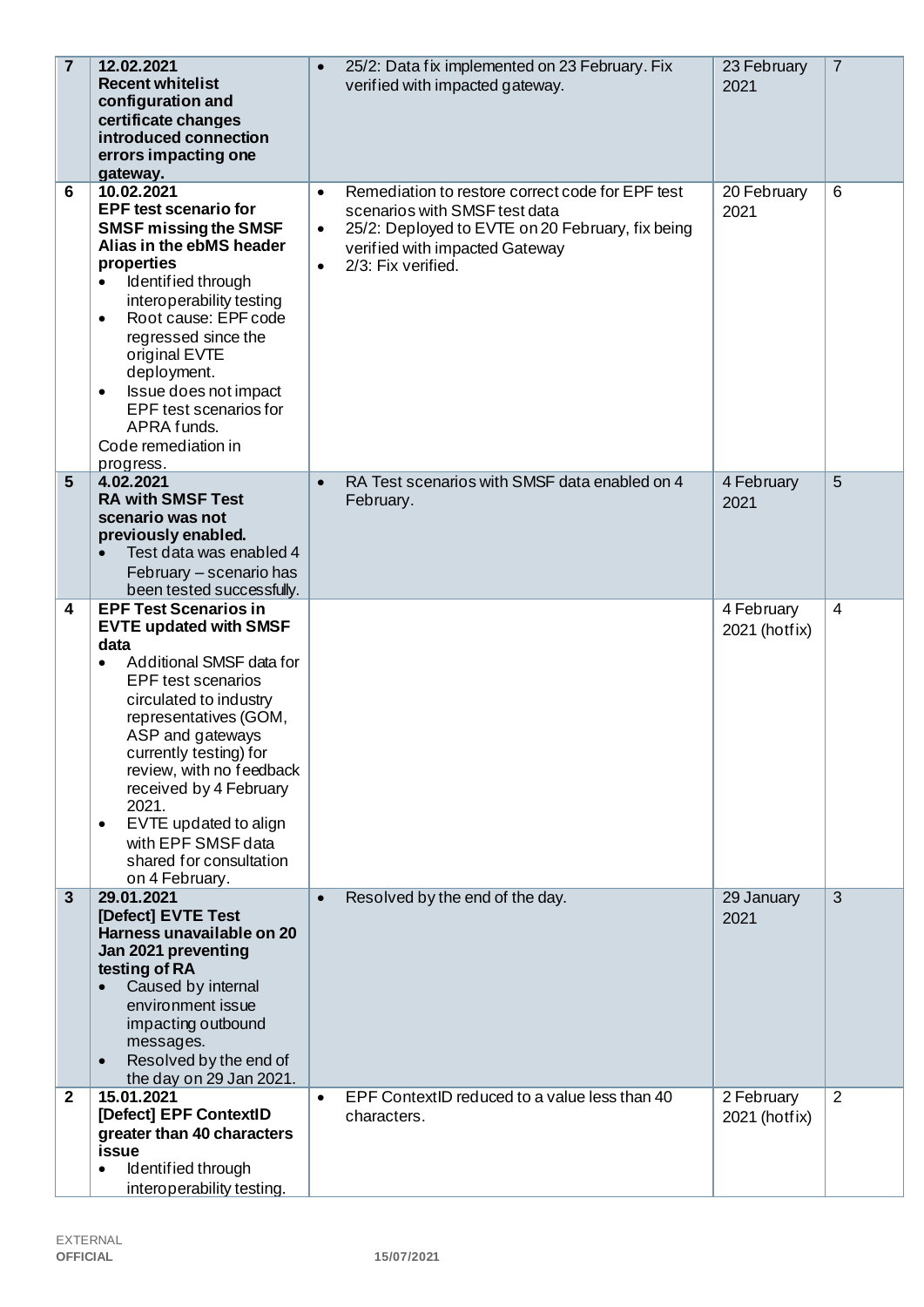|   | Scenario has been<br>tested successfully with<br>an EPF for an APRA<br>fund.                                                                                                                                                                                                                          |                                                                       |                            |   |
|---|-------------------------------------------------------------------------------------------------------------------------------------------------------------------------------------------------------------------------------------------------------------------------------------------------------|-----------------------------------------------------------------------|----------------------------|---|
| 1 | 15.12.2021<br>[Defect] RA and RAS<br>sample payloads<br>contained 8 digit TFNs<br>instead of 9 digit TFNs<br>Identified through early<br>$\bullet$<br>review of RA test files<br>provided.<br>Shared with ATO on 15<br>$\bullet$<br>Dec 2021<br>RA and RAS data change<br>release on 4th Jan to EVTE. | RA and RAS test scenarios updated with 9- digit<br>$\bullet$<br>TFNs. | 4 January<br>2021 (hotfix) | 1 |

# **EVTE status by test scenario grouping** *(no change from last update – will be removed from next report due to content updates and no longer required)*

|                 | <b>Test scenario group</b>                              | <b>Status</b>            |
|-----------------|---------------------------------------------------------|--------------------------|
| 1               | ATO initiated USM Rollover Request                      | <b>Available to test</b> |
| $\overline{2}$  | Gateway respond to Test 1 with USMOR                    | <b>Available to test</b> |
| 3               | Gateway initiate USM Rollover Request                   | <b>Available to test</b> |
| 4               | ATO respond to Test 3 with USMOR (automatic)            | <b>Available to test</b> |
| 5               | ATO initiate EPF for APRA to APRA (no gateway response) | <b>Available to test</b> |
| 6               | ATO initiate EPF for SMSF to SMSF (no gateway response) | <b>Available to test</b> |
| $\overline{7}$  | ATO initiate EPF for APRA to SMSF (no gateway response) | <b>Available to test</b> |
| 8               | ATO initiate EPF for SMSF to APRA (no gateway response) | <b>Available to test</b> |
| 9               | ATO initiate S20c Request                               | <b>Available to test</b> |
| 10 <sup>°</sup> | Gateway respond to Test 9 with S20c Error Response      | <b>Available to test</b> |
| 11              | ATO initiate RA Request                                 | <b>Available to test</b> |
| 12              | Gateway respond to Test 11 with RAER                    | <b>Available to test</b> |
| 13              | Gateway initiate RAS Request                            | <b>Available to test</b> |
| 14              | ATO respond to Test 13 with RASOR (automatic)           | <b>Available to test</b> |
| 15              | ATO initiate RA Request for SMSF                        | <b>Available to test</b> |
| 16              | Gateway respond to Test 15 with RAER for SMSF           | <b>Available to test</b> |
| 17              | Gateway initiate RAS Request for SMSF                   | <b>Available to test</b> |
| 18              | ATO respond to Test 17 with RASOR (automatic) for SMSF  | <b>Available to test</b> |

# **EVTE testing progress** *(no change from last update – will be removed from next report due to content updates and all testing completed)*

*(Gateway EVTE testing progress reflects completion of the 18 testing groups above)*

• All gateways have now completed testing.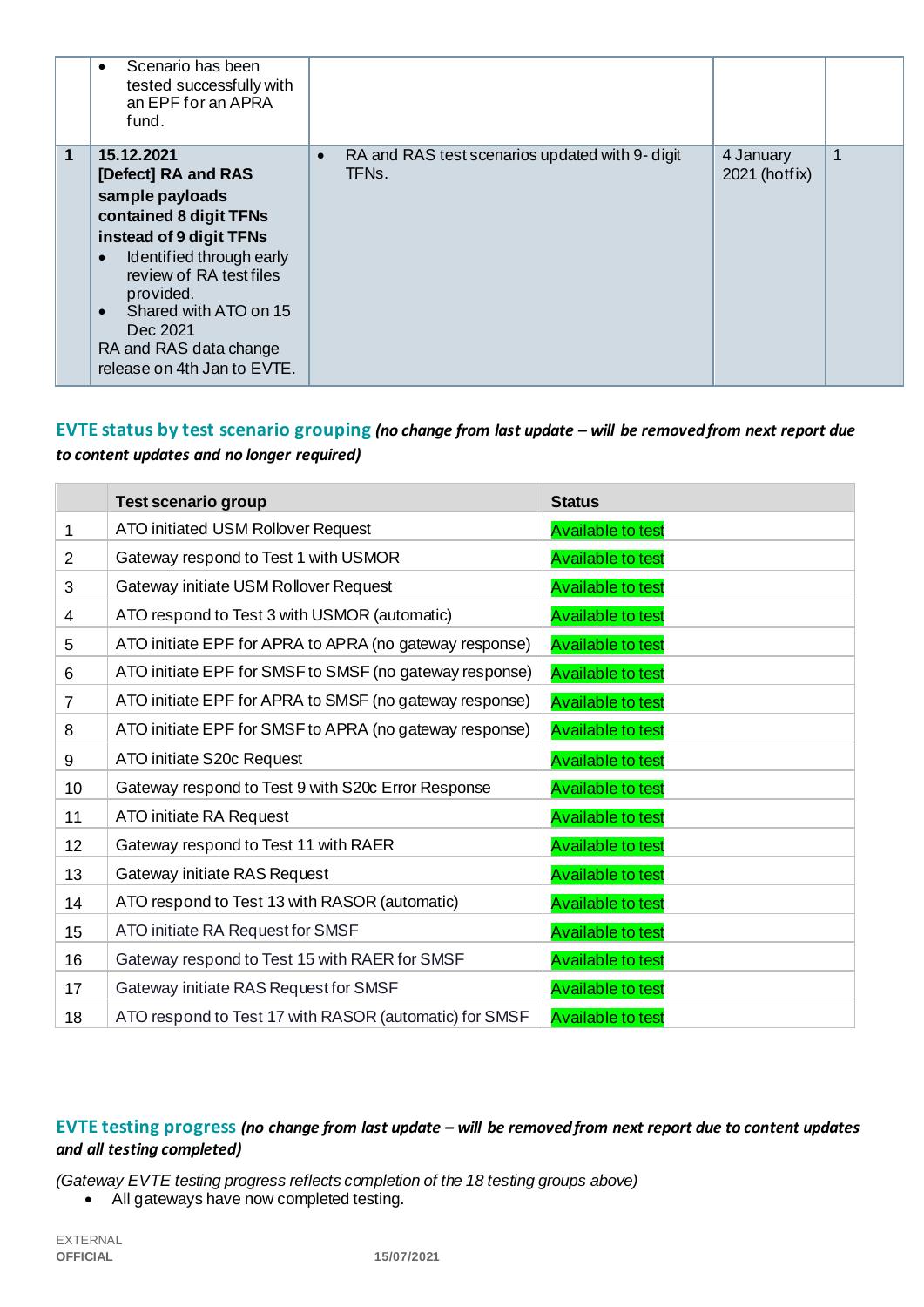#### **Gateway to gateway interoperability testing (update provided by GNGB)** *(no change from last update*

#### *– will be removed from next report due to content updates and all testing completed)*

• All gateways have completed gateway to gateway interoperability testing for Rollovers v3.

#### **EVTE status for SVS and SMSFmemberTICK Service** *(no change from last update)*

- May 2020 full suite of SVS and SMSF verification services available in EVTE
- Seven DSPs have been whitelisted for SMSFVRFY.
- Two DSPs have been whitelisted for SMSFMBRVRFY.
- Eight other DSPs are currently testing
- No issues have been identified requiring changes.

#### **B2B Testing**

- Cohort 1 commenced Tuesday 15 June and completed on 2 July.
	- $\circ$  One fund administrator and four APRA funds have completed their B2B testing as part of Cohort 1
		- o One APRA fund is still to finalise their testing with SMSF provider
- Cohort 2 commenced on Monday 5 July.
	- o Three APRA funds, two SMSF providers and one life insurance company are currently undertaking testing as part of Cohort 2.
	- o The two SMSF providers have completed testing with each other.
	- o Cohort 2 is scheduled to end on 19 July.
- Cohort 3 no longer has any funds ready within that window due to shifts in readiness dates and has been disbanded.
- Cohort 4 commences on Monday 19 July.
	- o The five APRA funds involved in Cohort 4 have confirmed their readiness.
	- o A meeting to discuss the testing process was held on 13 July.
- Cohort 5 commences on Monday 26 July.
	- o There are three APRA funds and one SMSF provider participating in this cohort.
	- o Emails to welcome the participants to this cohort were issued early this week.

# **G2B Testing**

G2B testing progress with funds, administrators, SMSF providers, and digital service providers (DSPs) as at 14 July:

- Nine fully completed their G2B testing
- Eleven are currently undertaking G2B testing, of which three are currently on hold pending issue resolution.
- Twenty six tentatively scheduled to commence over the coming weeks (between 19/07-02/08).

#### **Testing support documentation** *(no change from last update)*

- Rollover v3 progressively released into EVTE through July to October 2020
- Conformance suite scenarios and test data for RA, RAS and EPF (initial version) was released on 12 December 2020 (standard monthly cycle)
- USM Reason Code taxonomy change was released on 12 December 2020 as planned (standard monthly cycle)
- RA & RAS ProductType Code taxonomy change was released in EVTE 16 January 2021 as planned (standard monthly cycle)
- Rollover v3 [Conformance testing guide](https://softwaredevelopers.ato.gov.au/rolloverV3) was updated to include Rv2 scenarios and published on 1 April 2021
- [SuperStream Rollovers V3 Test Data Scenario](https://softwaredevelopers.ato.gov.au/sites/default/files/2021-04/SuperStream_RolloversV3_Test_Data_Scenario_V1.0.xlsx) spreadsheet was updated to include new test data (see active issue 8) and released on 12 April 2021
- Rollover v3 Conformance testing quide was updated to align testing scenarios, latest version (v0.8) published on 29 April 2021
- [Rollover Sample Message Instances](https://softwaredevelopers.ato.gov.au/rolloverV3) (payload samples) published 29 April 2021
- [MAAS Conformance Suites and payloads](https://standardbusinessreporting.sharefile.com/home/shared/fod63f12-7bbb-4c61-96e7-33dc9eae4d9a) published in SBR Sharefile 06 May 2021
- MAAS EVTE code deployed and DSPs re-whitelisted 10 May 2021